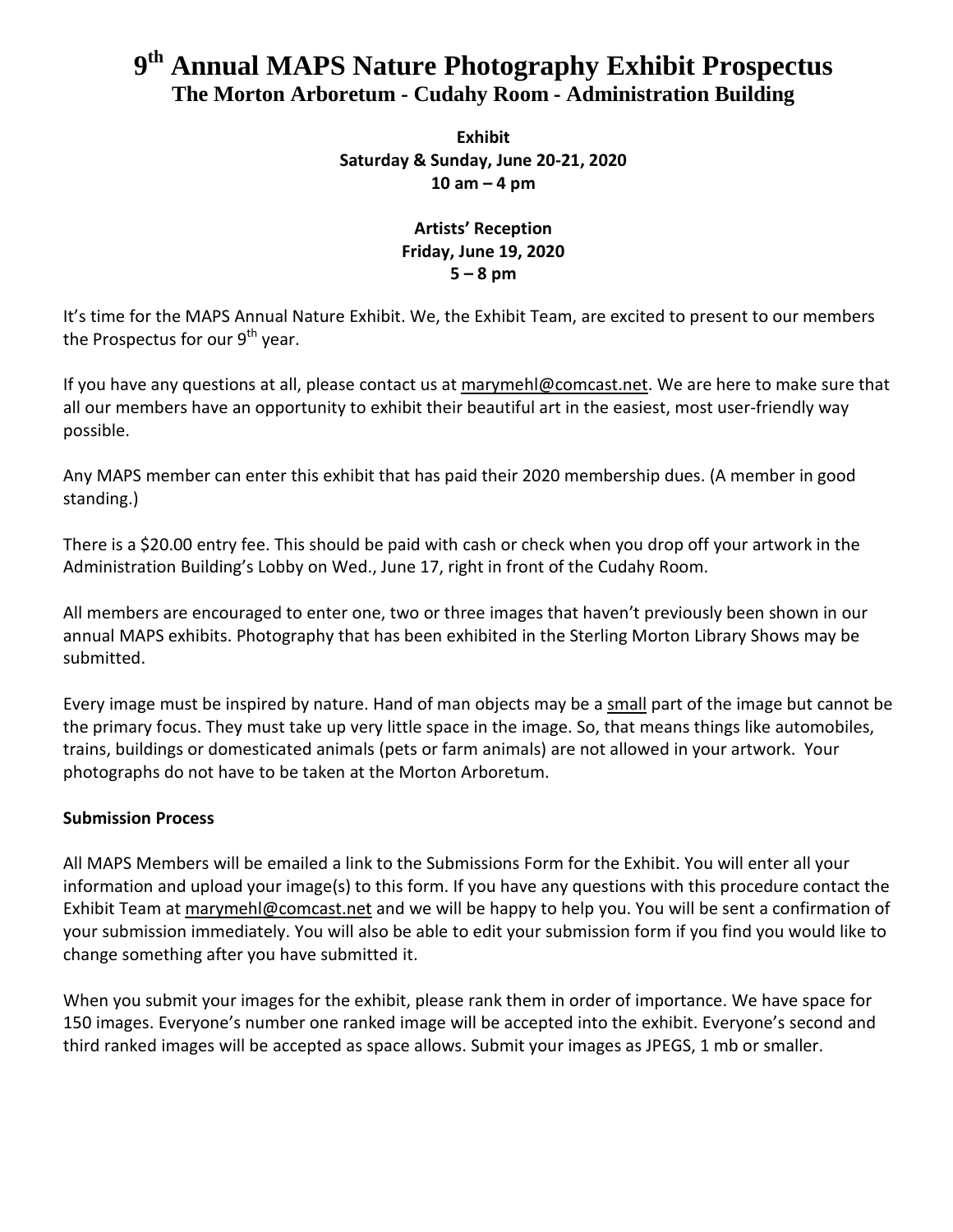Please follow this procedure for naming your images. Let's say your name is Jane Smith. You will name your number one ranked image with your last name and initial of your first name with the number 01.

For example: Jane Smith = SmithJ01

You will then name your second and third ranked images basically the same but with the number 02 and 03.

| For example: | Jane Smith | $=$      | SmithJ02 |
|--------------|------------|----------|----------|
|              |            | $\equiv$ | SmithJ03 |

Rename your images with this format before you begin the submission form.

# **Photograph Framing Criteria**

This is a really important part. Because of the hanging system, we have some very specific guidelines. Most artwork, including the frame, needs to be no wider than 30". However, we have the ability to accommodate a few larger pieces. Please contact us at [marymehl@comcast.net](mailto:marymehl@comcast.net) and let us know if you have a larger piece of art. If you have pieces that need to go on an easel, let us know. We can accommodate a few of those too.

When you bring in your framed art, we ask that you don't bring in any floating glass or easel-backed frames.



We love art printed on canvas, acrylic or metal. They may be framed or non-framed. If you are bringing in a non-framed canvas print we ask that you have black gallery wrap or image wrapped edges.



Due to our hanging system, all artwork must have wire hanging hardware securely attached to the back of the frame. Saw-tooth hangers cannot hang on our system.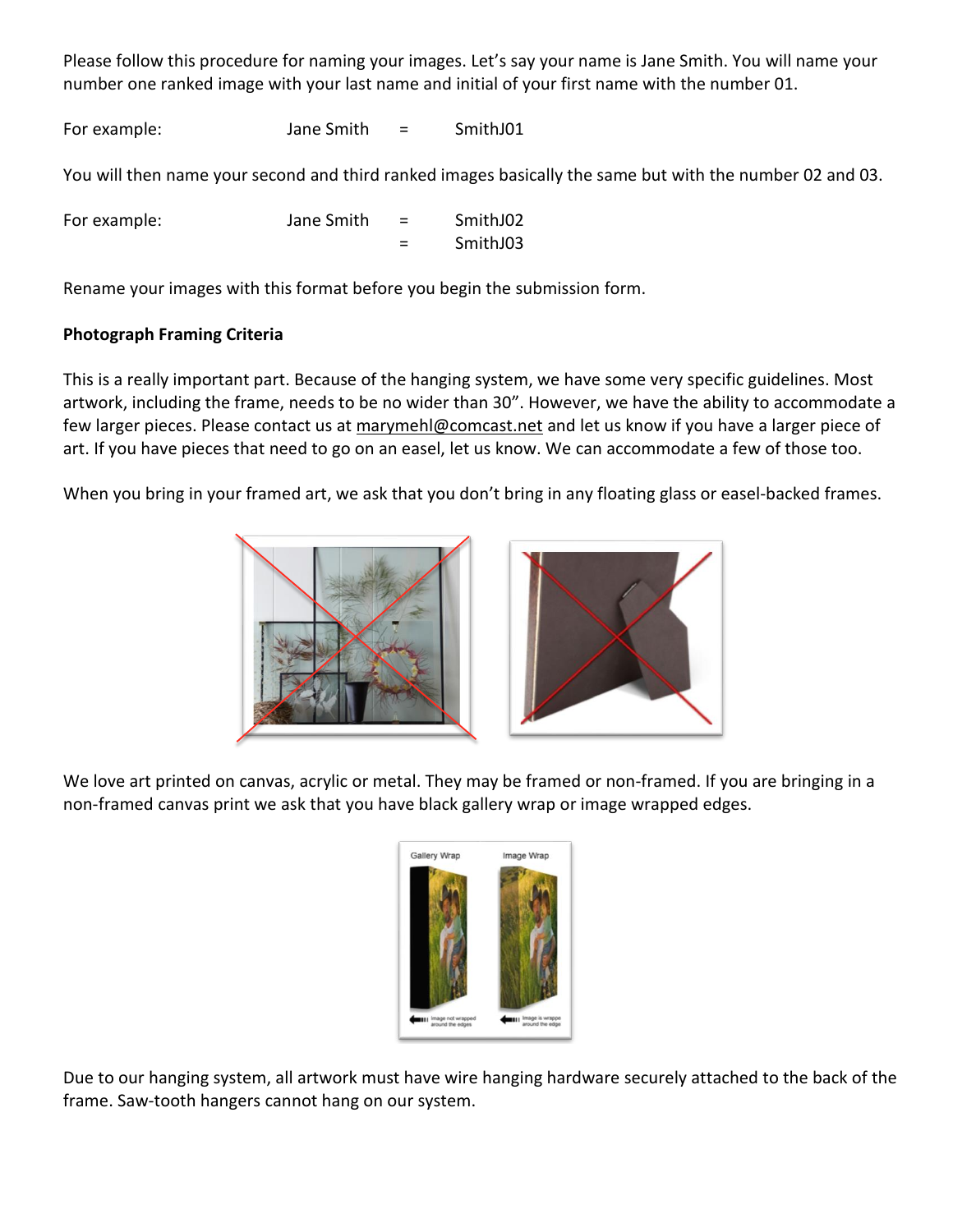For your photograph to hang properly all wires must be taut, not loose. Measure your frame. The wire should be secured 1/3 of the way down the frame. Twisted wire ends must be wrapped with masking or duct tape so they do not scratch anyone or anything. Rubber bumpers should be placed on the back of your frames to help keep your artwork straight on the panel or the wall.

Here's a YouTube video: <https://www.youtube.com/watch?v=ALtYu9ezJY4>



If you have a metal or acrylic piece you can have your printer/framer include an inset frame. Make sure you tell them that you need the Wire Hanger and *not the French Cleat*. Please feel free to contact us if you have any questions.



The following two images below demonstrate how someone made their own wire hanger for a metal piece.

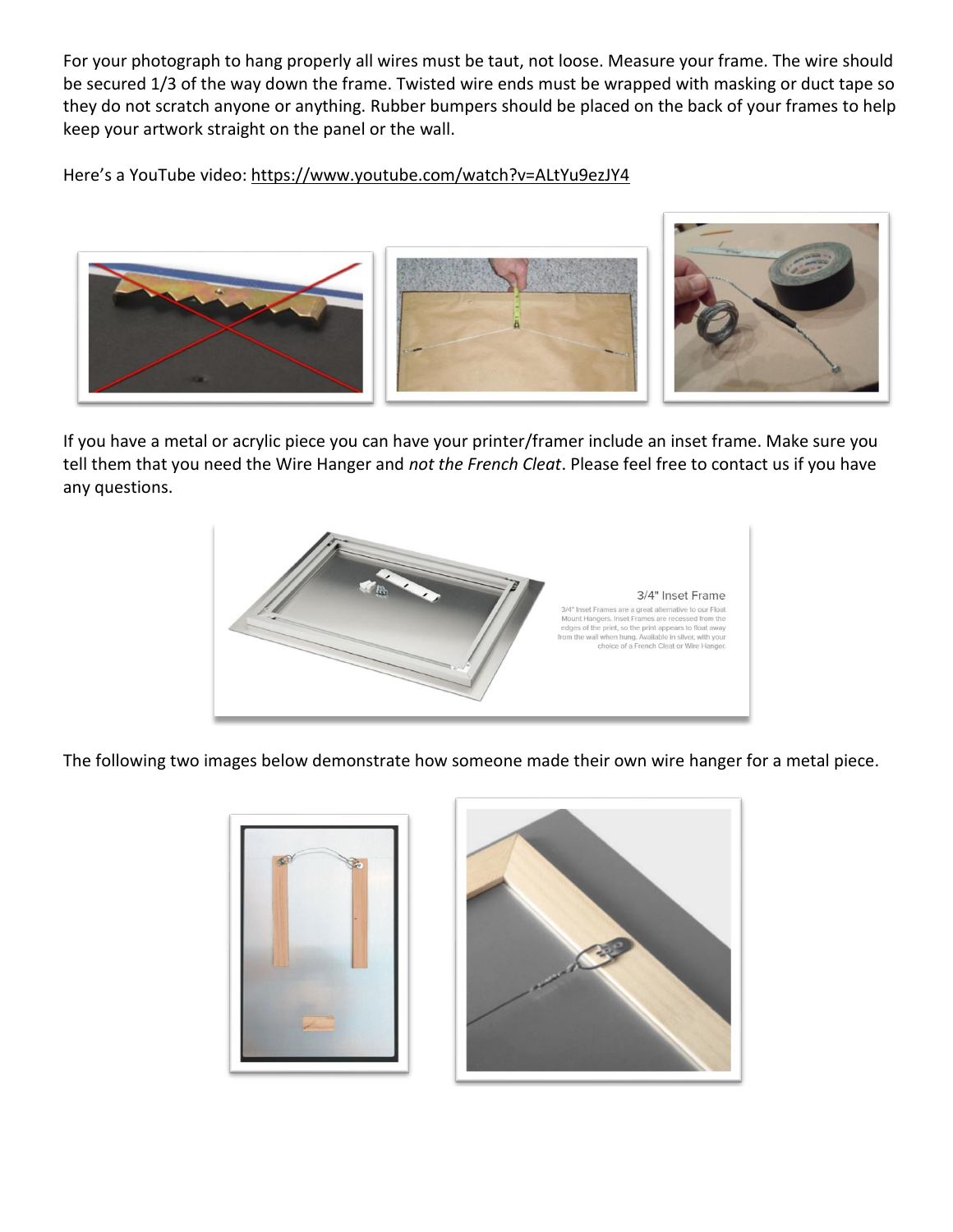Please, no float mount hangers. Our hanging system cannot accommodate float mount, saw tooth or French Cleat hangers. Your piece may get damaged if we try to hang it. We do not want to be responsible for damaging someone's artwork.



## **Artwork Labels**

All framed artwork must have its own label. Tape or staple completed labels to the wire of each framed piece or to the back of the artwork. Completed bin art labels should be attached to the back of the bin art in the lower right-hand corner. All individual note cards, boxed sets of note cards, as well as other art pieces, such as coasters and magnets etc., must have their own completed labels attached on the back in the lower righthand corner of the piece. Labels for framed artwork, bin art, note cards etc. can be found on the last page of this prospectus.

## **Bin Art and Note Cards**

MAPS Exhibitors are invited to bring up to ten bin art pieces for sale the night of the drop-off. Exhibitors may also bring individual note cards, or packaged sets of note cards, as well as any other pieces of art created with their nature inspired images, such as coasters, magnets, etc. All bin art must be matted, or mounted to a mat board, and placed in a clear plastic sleeve (not baggies). Sizes may range from 5" x 7" to 24" x 30". Use clear plastic covers for individual note cards that are not in a boxed set. No commission will be taken on these sales.

#### **Sales**

Because the Arboretum has a not-for-profit status, no sale or removal of any photographs displayed on panels or walls will be permitted. All artwork must remain until the end of the exhibit. Prospective buyers may leave their contact information, which will be passed on to the artist to complete the sale at the conclusion of the exhibit. There is no commission cost.

#### **Donated Art**

Exhibitors may wish to donate bin art and note cards that will be sold by MAPS. Proceeds from these sales will help to cover exhibit expenses. Attach the label on the back of each piece in the upper right-hand corner. Unfortunately, framed photographs cannot be accepted.

# **Drop-off Night**

Bring your framed photographs, bin art, note cards, and donated art to the Cudahy Room in the Administration Building on June 17, between 4:00 and 7:00. Bring your \$20 Artist fee in the form of a check or cash. We cannot take credit cards.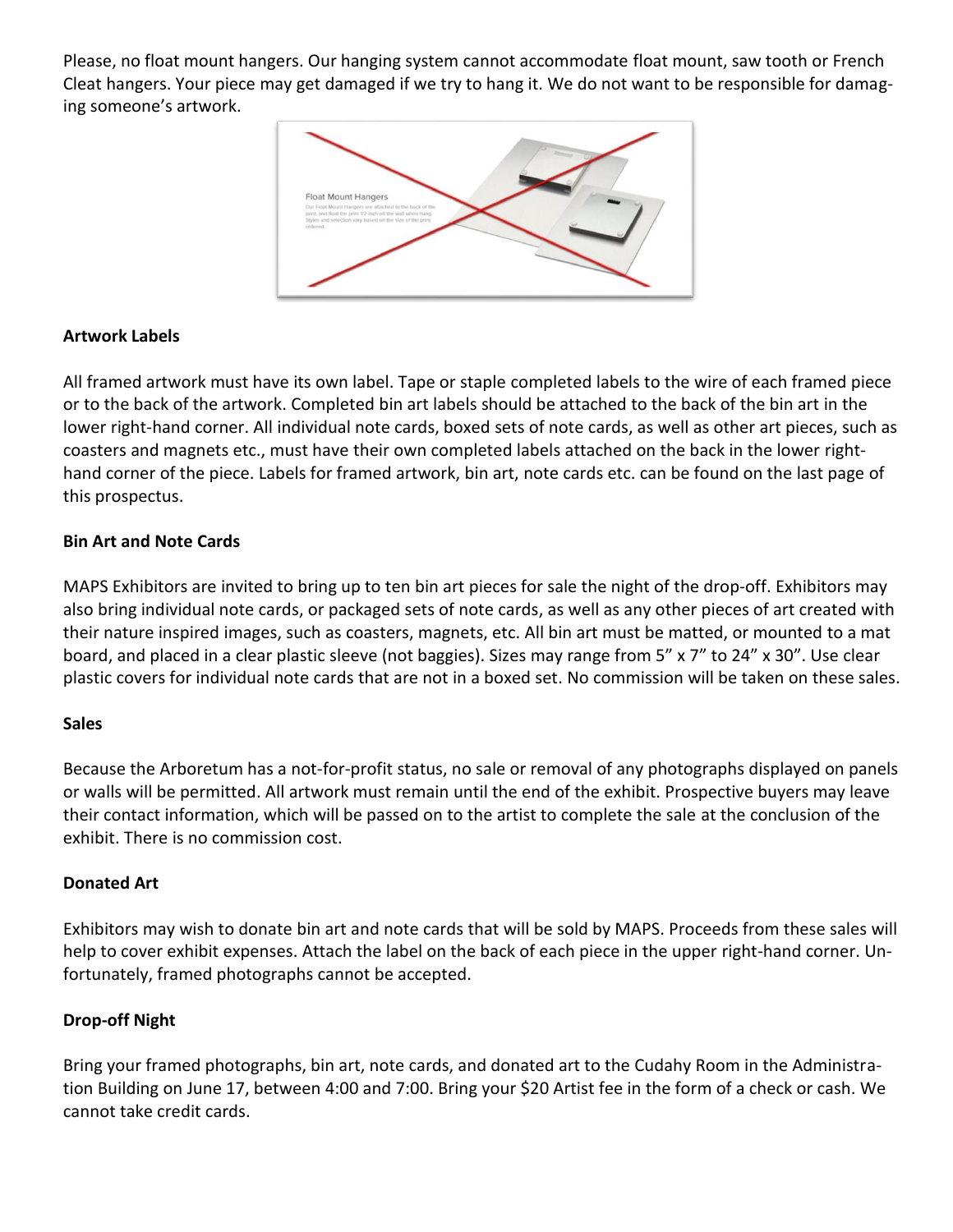## **Artists' Reception**

All MAPS members, their guests and Morton Arboretum members are invited to attend the Artists' Reception on Friday, June 19 between 5:00 p.m. and 8:00 p.m. in the Cudahy Room of the Administration Building. There is no charge for the reception. Guests will not be charged admission to the Arboretum that evening if they tell the Security folks at the Gate they are attending the MAPS reception.

## **Raffles**

Raffle tickets will be sold Friday night, Saturday and Sunday for \$1.00 each. Winning tickets will be drawn on Sunday afternoon before the close of the exhibit. You do not have to be present to win. All proceeds will be used to help with exhibit expenses.

# **Additional Information**

You will need to provide your own insurance for your artwork if you wish to do so. All possible care will be taken to safeguard your artwork. By submitting your work, you agree that neither MAPS nor The Morton Arboretum will be held responsible for any loss or damage that might occur to your artwork while it is on display.

Any artwork submitted for the exhibit may be used for promoting the exhibit; this includes but is not limited to the MAPS website, exhibit poster, program, postcards, and any newspaper and online advertising and The Morton Arboretum website and social media channels.

## **Important Dates**

| February 15 through                     |                                                                                                        |
|-----------------------------------------|--------------------------------------------------------------------------------------------------------|
|                                         |                                                                                                        |
|                                         |                                                                                                        |
|                                         |                                                                                                        |
|                                         |                                                                                                        |
|                                         |                                                                                                        |
|                                         | If you have any questions, please contact the Exhibit Team at this email address marymehl@comcast.net. |
| We look forward to seeing your artwork! |                                                                                                        |
| <b>MAPS Exhibit Team</b>                |                                                                                                        |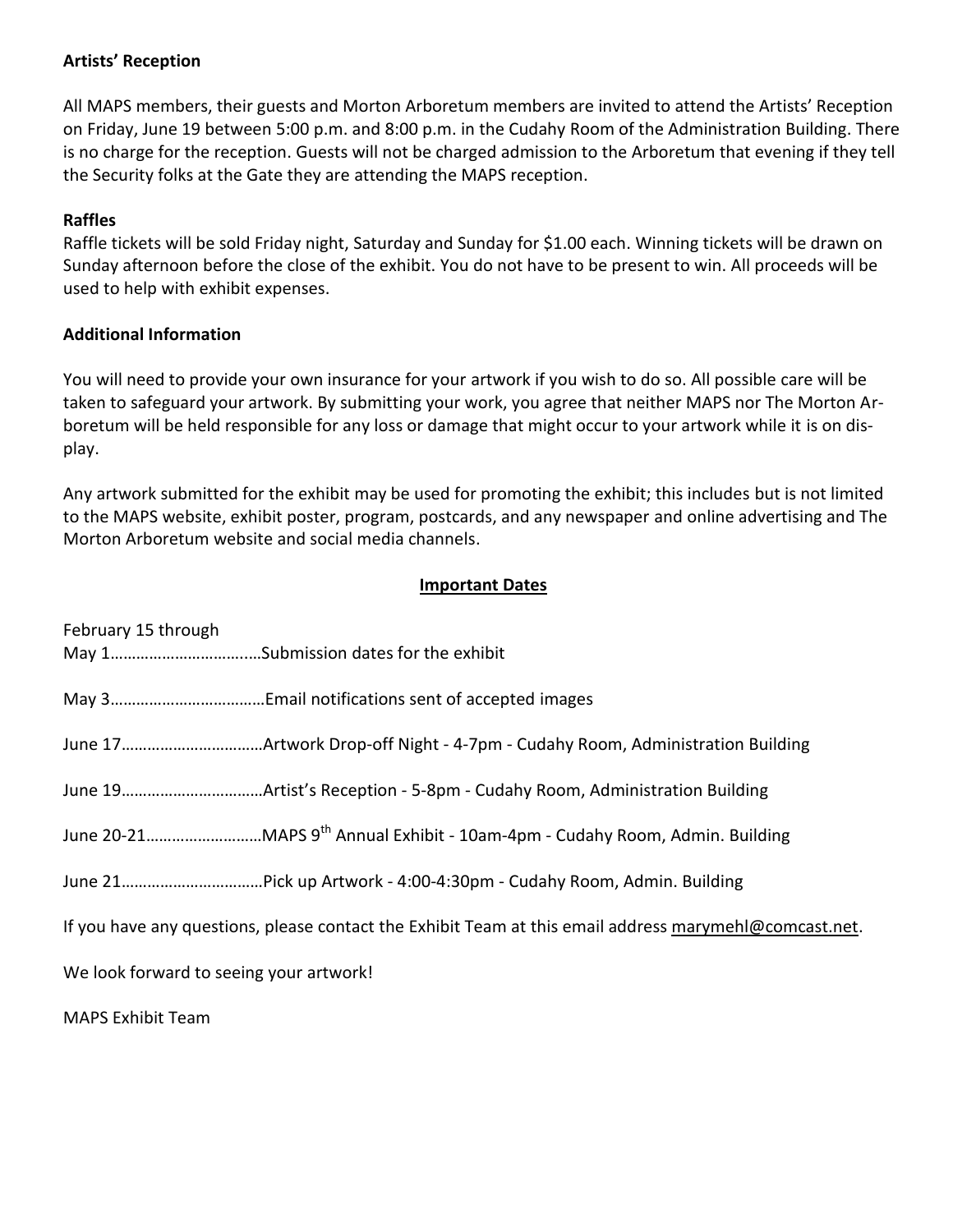

**Map to Administration Center and the Cudahy Room The Morton Arboretum**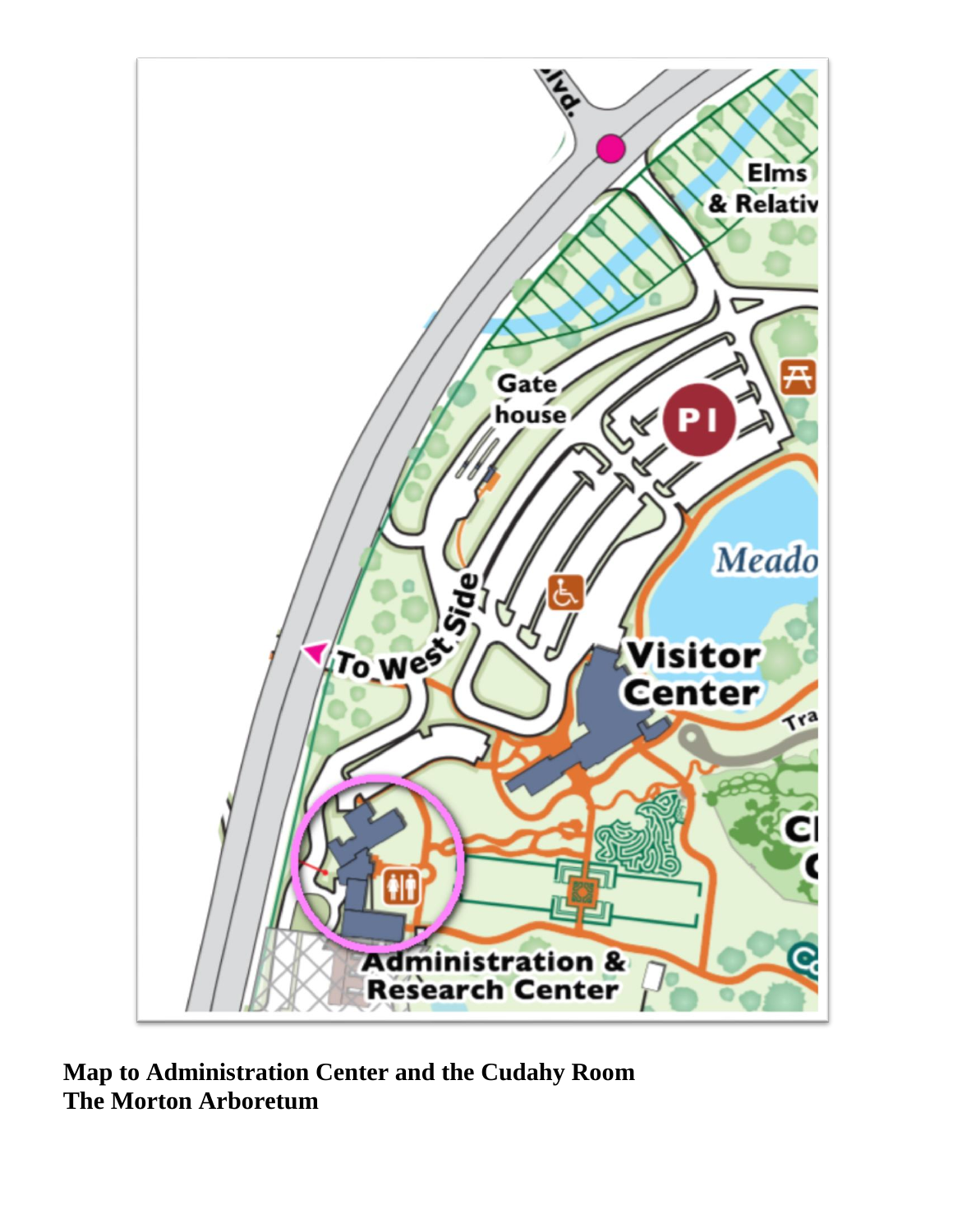| <b>Framed Art Label</b> | Price        | Not for Sale |
|-------------------------|--------------|--------------|
| Artist's Name           | Title of Art | Phone        |

| <b>Framed Art Label</b> | Price        | Not for Sale |
|-------------------------|--------------|--------------|
| <b>Artist's Name</b>    | Title of Art | Phone        |

| <b>Framed Art Label</b> | Price        | Not for Sale |
|-------------------------|--------------|--------------|
| Artist's Name           | Title of Art | Phone        |

| Bin Art/<br><b>Note Cards/</b><br><b>Donated Art Label</b> | Price   | <b>Bin Art</b>       | <b>Bin Art/</b><br>Note Ca<br><b>Donated</b> |
|------------------------------------------------------------|---------|----------------------|----------------------------------------------|
| Title/Description                                          | Phone # | <b>Note</b><br>cards | Title/Des                                    |
| Artist's Name                                              |         | Donated<br>Art       | Artist's N                                   |

| <b>Bin Art/</b><br><b>Note Cards/</b><br><b>Donated Art Label</b> | Price   | <b>Bin Art</b>       |
|-------------------------------------------------------------------|---------|----------------------|
| <b>Title/Description</b>                                          | Phone # | <b>Note</b><br>cards |
| Artist's Name                                                     |         | Donated<br>Art       |